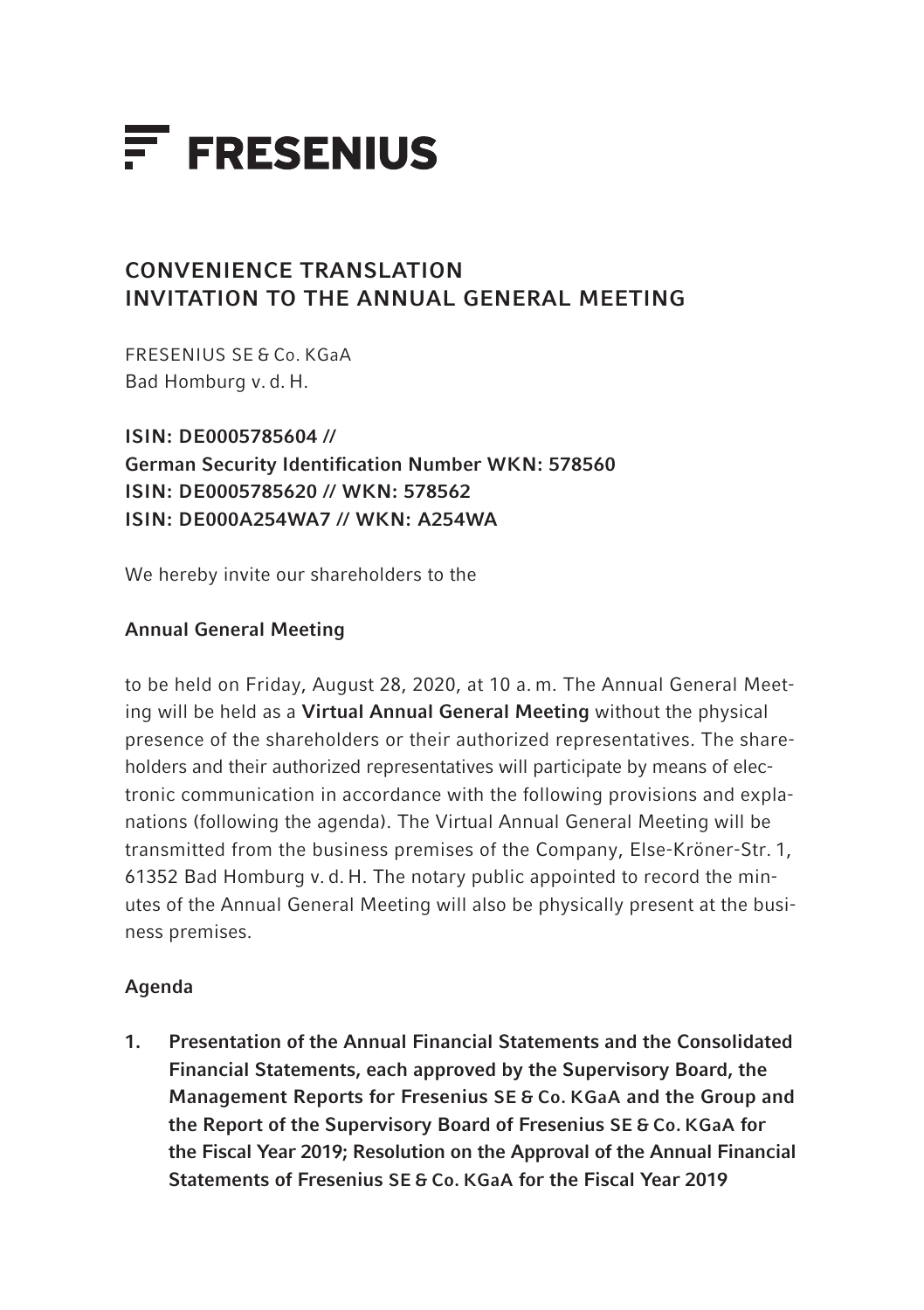The Supervisory Board approved the annual financial statements drawn up by the General Partner and the consolidated financial statements pursuant to sec. 171 of the German Stock Corporation Act (Aktiengesetz). The annual financial statements are to be formally approved by the Annual General Meeting pursuant to sec. 286 para. 1 of the German Stock Corporation Act; the aforementioned documents are to be made available to the Annual General Meeting without requiring the adoption of an additional resolution.

The General Partner and the Supervisory Board propose that the annual financial statements of Fresenius SE & Co. KGaA for the fiscal year 2019 as presented, showing a distributable profit of Euro 469,134,200.71, be approved.

# 2. Resolution on the Allocation of the Distributable Profit

The General Partner and the Supervisory Board propose to allocate the distributable profit of Fresenius SE & Co. KGaA in the amount of Euro 469,134,200.71 reported in the annual financial statements for the fiscal year 2019 as follows:

| Payment of a dividend of Euro 0.84 per share<br>on 557,379,979 shares entitled to a dividend |      | Euro 468,199,182.36 |
|----------------------------------------------------------------------------------------------|------|---------------------|
| The dividend is payable on September 2, 2020.                                                |      |                     |
| Balance to be carried forward                                                                | Euro | 935,018.35          |
|                                                                                              |      | Euro 469,134,200.71 |

The number of shares entitled to a dividend may change prior to the Annual General Meeting. In such cases, an appropriately adjusted proposal for resolution on the allocation of the distributable profit shall be put to the Annual General Meeting, based on an unchanged distribution of Euro 0.84 per share entitled to a dividend.

# 3. Resolution on the Approval of the Actions of the General Partner for the Fiscal Year 2019

The General Partner and the Supervisory Board propose to approve the actions of the General Partner for the fiscal year 2019.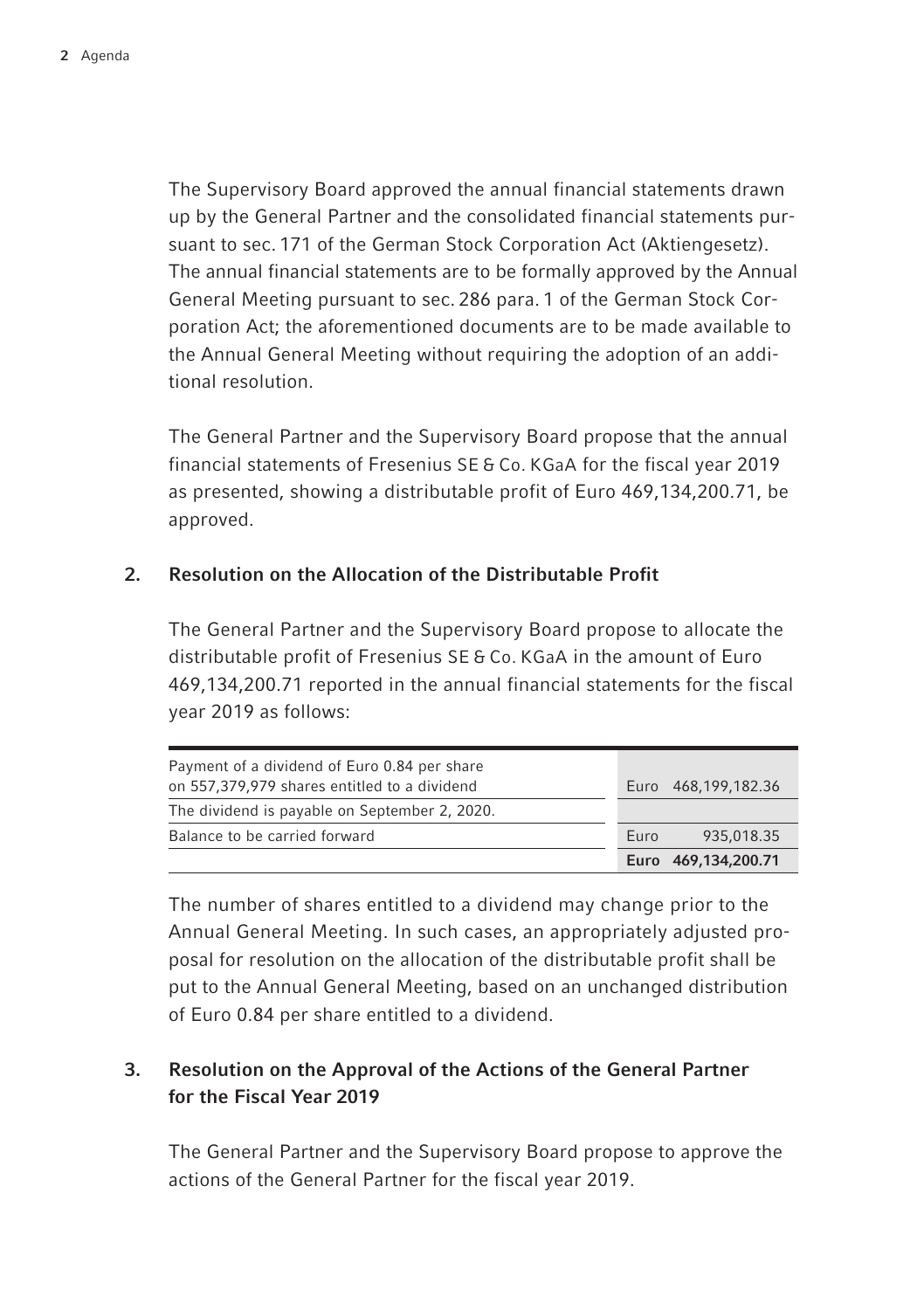# 4. Resolution on the Approval of the Actions of the Supervisory Board for the Fiscal Year 2019

The General Partner and the Supervisory Board propose to approve the actions of the members of the Supervisory Board of the Company for the fiscal year 2019.

# 5. Election of the Auditor and Group Auditor for the Fiscal Year 2020 and of the Auditor for the potential Review of Financial Information during the Course of the Year

 Supported by the recommendation of its Audit Committee, the Supervisory Board proposes to elect PricewaterhouseCoopers GmbH Wirtschaftsprüfungsgesellschaft, Frankfurt am Main, as the auditor and group auditor for the fiscal year 2020 and as the auditor for the potential review of financial information during the course of the year within the meaning of sec. 115 para. 7 of the German Securities Trading Act (WpHG) for the fiscal year 2020 that is prepared prior to the Annual General Meeting 2021.

 The Audit Committee conducted a selection procedure in accordance with Article 16 of the EU Audit Regulation (EU) No. 537/2014. On the basis of this selection procedure, the Audit Committee recommended that the Supervisory Board propose that the Annual General Meeting elect either PricewaterhouseCoopers GmbH, Frankfurt am Main, or Ernst & Young Wirtschaftsprüfungsgesellschaft, Eschborn. The Audit Committee expressed a preference for PricewaterhouseCoopers GmbH, Frankfurt am Main.

 The Audit Committee declared that its recommendation was free from undue influence by third parties and that no clause was imposed on it restricting its choice within the meaning of Article 16 (6) of the EU Audit Regulation (EU) No. 537/2014.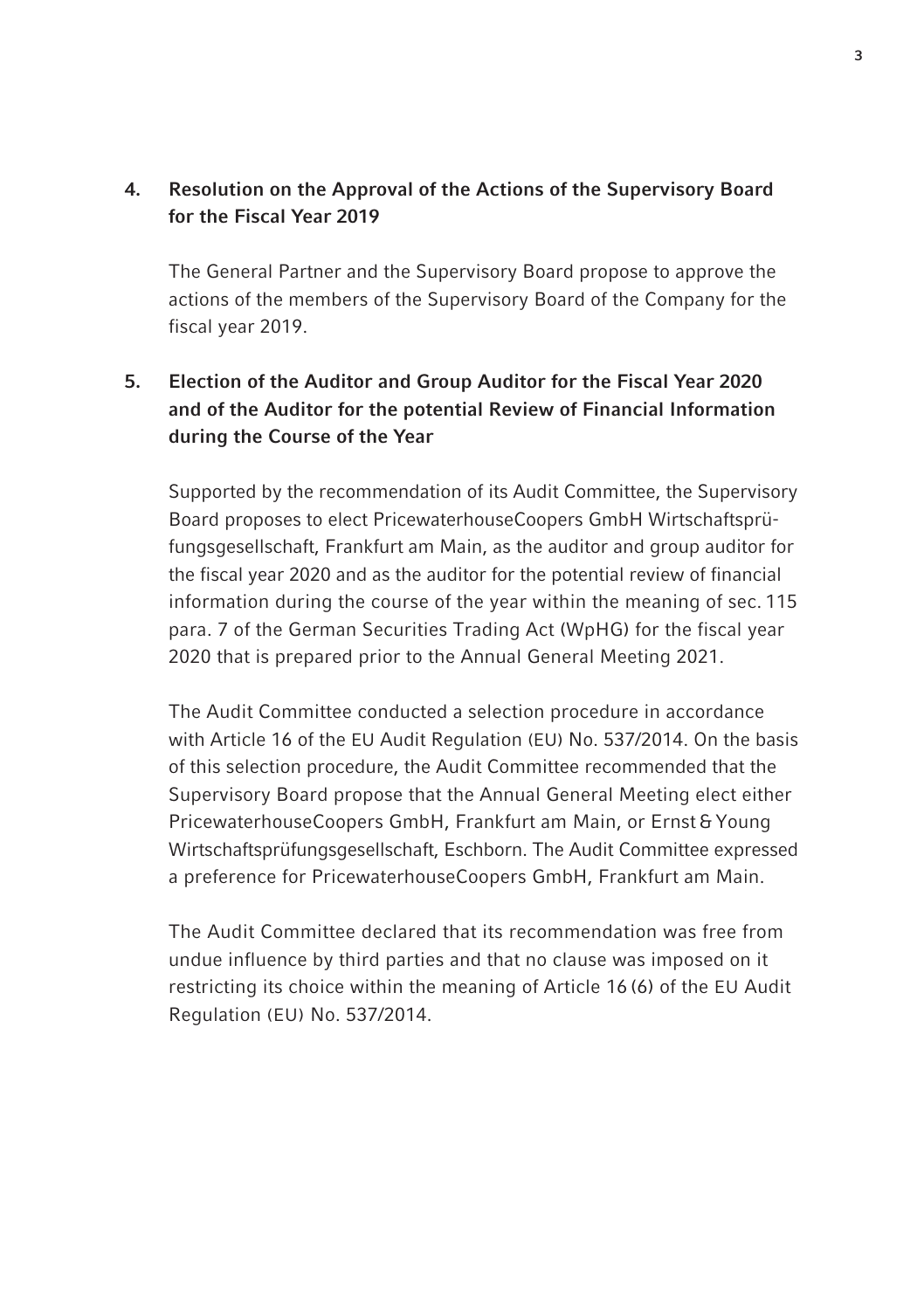# 6. Request for Approval of the Amendment to Article 15 (2) of the Articles of Association

 On January 1, 2020, the Act Implementing the 2nd EU Shareholder Rights Directive (ARUG II) entered into effect. This Act has, inter alia, modified several aspects of the provisions of the German Stock Corporation Act relating to the convening of annual general meetings. However, the new statutory provisions on the convening of annual general meetings will not apply until September 3, 2020, and for the first time to annual general meetings convened after this date.

 Article 15 (2) of the Articles of Association governs how the shareholders of Fresenius SE & Co. KGaA can prove their entitlement to attend the Annual General Meeting. This provision of the Articles of Association still reflects the previous legal situation and shall henceforth be adapted to the new legal situation, together with the instruction to the General Partner to apply for the adopted amendment to the Articles of Association to first be entered in the commercial register from September 3, 2020 (or, if the applicability of ARUG II should be postponed to a later date, for the first time from this later date onward).

 The General Partner and the Supervisory Board propose to resolve as follows:

Article 15 (2) of the Articles of Association will be reworded as follows:

 "For the purpose of proving eligibility under Article 15 para. 1, proof of ownership in accordance with Section 67c para. 3 of the German Stock Corporation Act shall suffice. The proof regarding shares that are not held in a collective custody account may also be issued by the Company or a credit institution against submission of the shares. The proof of ownership must relate to the point in time determined by the German Stock Corporation Act for this purpose."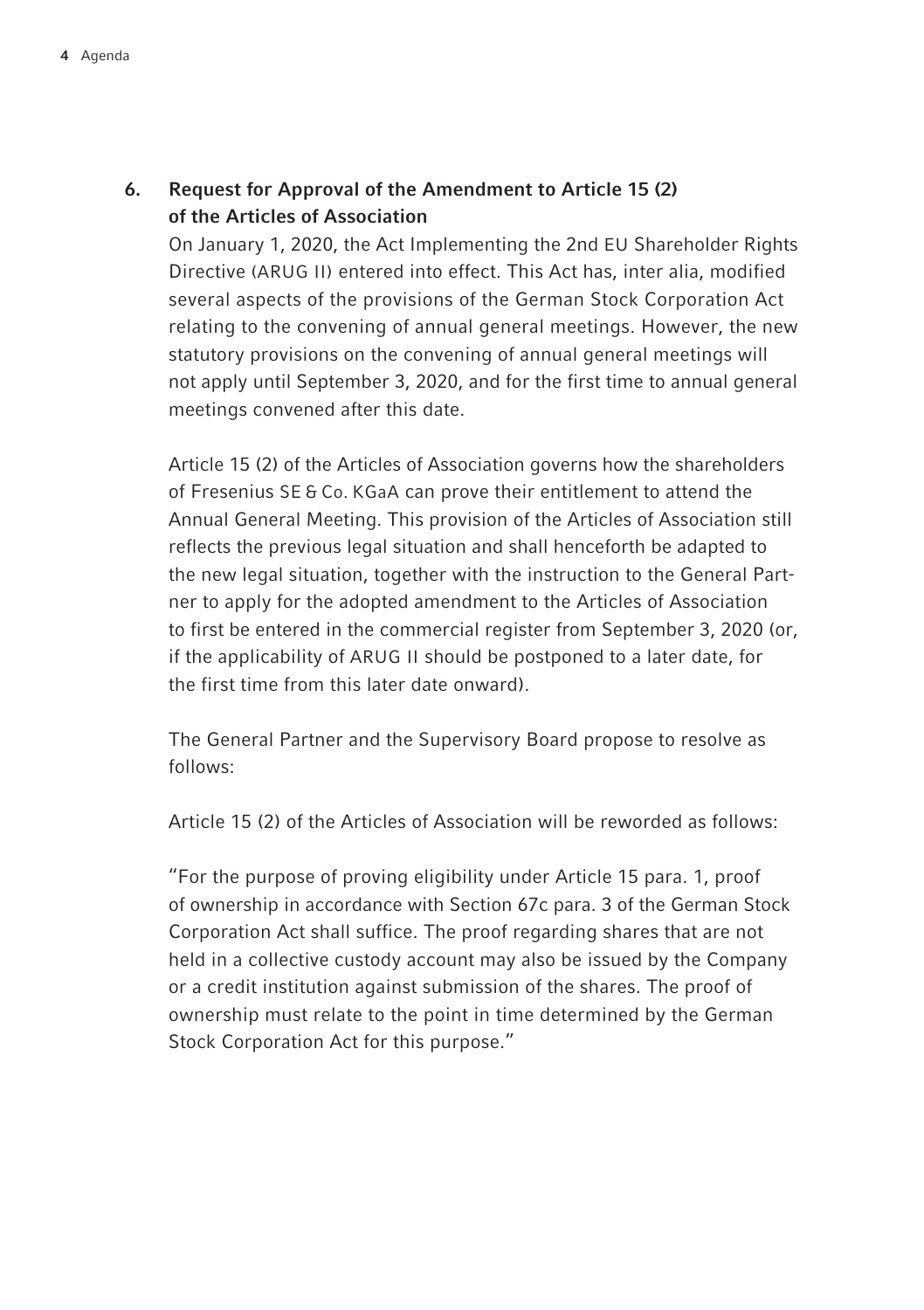The General Partner is instructed to first apply for the adopted amendment to the Articles of Association to be entered in the commercial register from September 3, 2020 (or, if the applicability of ARUG II should be postponed to a later date, for the first time from this later date onward).

## Total Number of Shares and Voting Rights

At the time of convening the Annual General Meeting, 557,467,084 shares out of a total of 557,467,084 shares issued carry participation rights and voting rights.

# Participation in the Virtual Annual General Meeting and Exercise of Voting Rights

Shareholders who wish to participate in the Virtual Annual General Meeting or to exercise their voting rights must register for the Virtual Annual General Meeting and prove their eligibility.

Please note that the right to participate in this year's Virtual Annual General Meeting can only be exercised through the authorization of the proxies nominated by the Company. Voting rights may also be exercised without attending the Annual General Meeting by means of electronic postal ballot. Other individuals may also be authorized; however, they must then use electronic postal balloting or (sub)authorize the proxies appointed by the Company. Details thereof and with regard to the transmission on the Internet of the Annual General Meeting via the shareholder portal can be found in the sections "Voting Procedure – Voting by Electronic Postal Ballot," "Voting Procedure – Voting by Proxy," and "Transmission of the Annual General Meeting."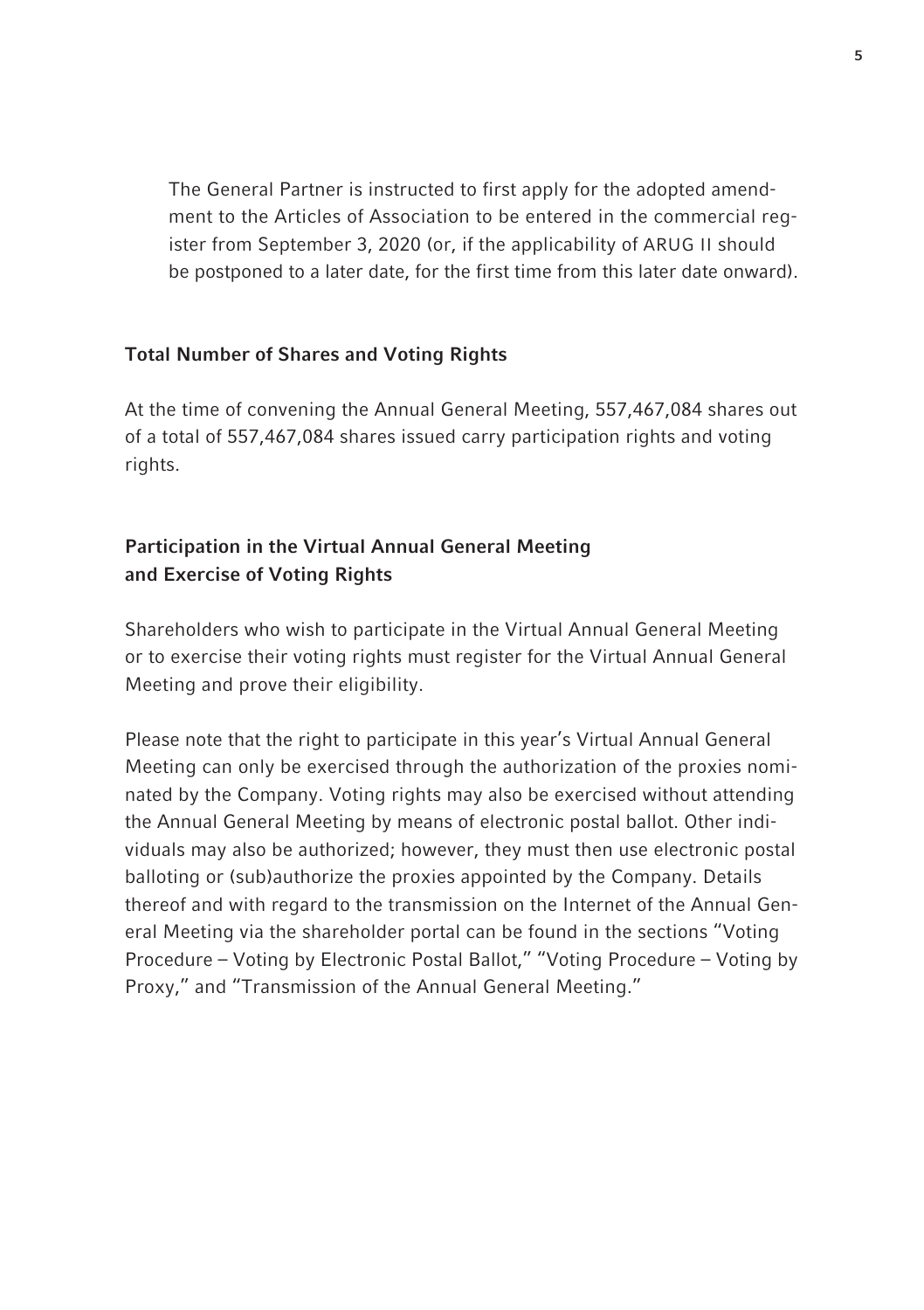The registration for the Virtual Annual General Meeting and proof of eligibility must be received by the Company at

Fresenius SE & Co. KGaA c/o Computershare Operations Center 80249 Munich

 $Fay no : +49893090374675$ Email: anmeldestelle@computershare.de

at least 6 days prior to the Annual General Meeting, i.e. no later than August 21, 2020, 24:00 CEST. For the purpose of proving eligibility, a special proof of share ownership issued by the custodian bank in writing (text form) in the German or English language shall suffice. The proof of share ownership must relate to the start of August 7, 2020, i. e. 0:00 CEST (record date). Following submission of the proof of share ownership, shareholders or their authorized representatives shall receive a voting card for the Virtual Annual General Meeting, containing, inter alia, the details required to access the passwordprotected shareholder portal on the Company's website.

In relation to the Company, a shareholder will only be deemed a shareholder entitled to participate in the Annual General Meeting and to exercise voting rights if the shareholder has submitted the special proof of share ownership. The entitlement to participate in the Annual General Meeting and the scope of the voting rights are exclusively determined by the shares verifiably owned on the record date. The record date shall not result in a blocking period during which it is not allowed to sell shares. Even in the event of a full or partial sale of the shareholding following the record date, only the shares owned by the shareholder on the record date will be relevant for participation in the Annual General Meeting and the scope of the voting rights, i.e. a sale of shares after the record date will not affect entitlement to participate in the Annual General Meeting and the scope of the voting rights. This also applies if (additional) shares are purchased after the record date. Persons who do not own any shares on the record date, and become shareholders only after the record date, are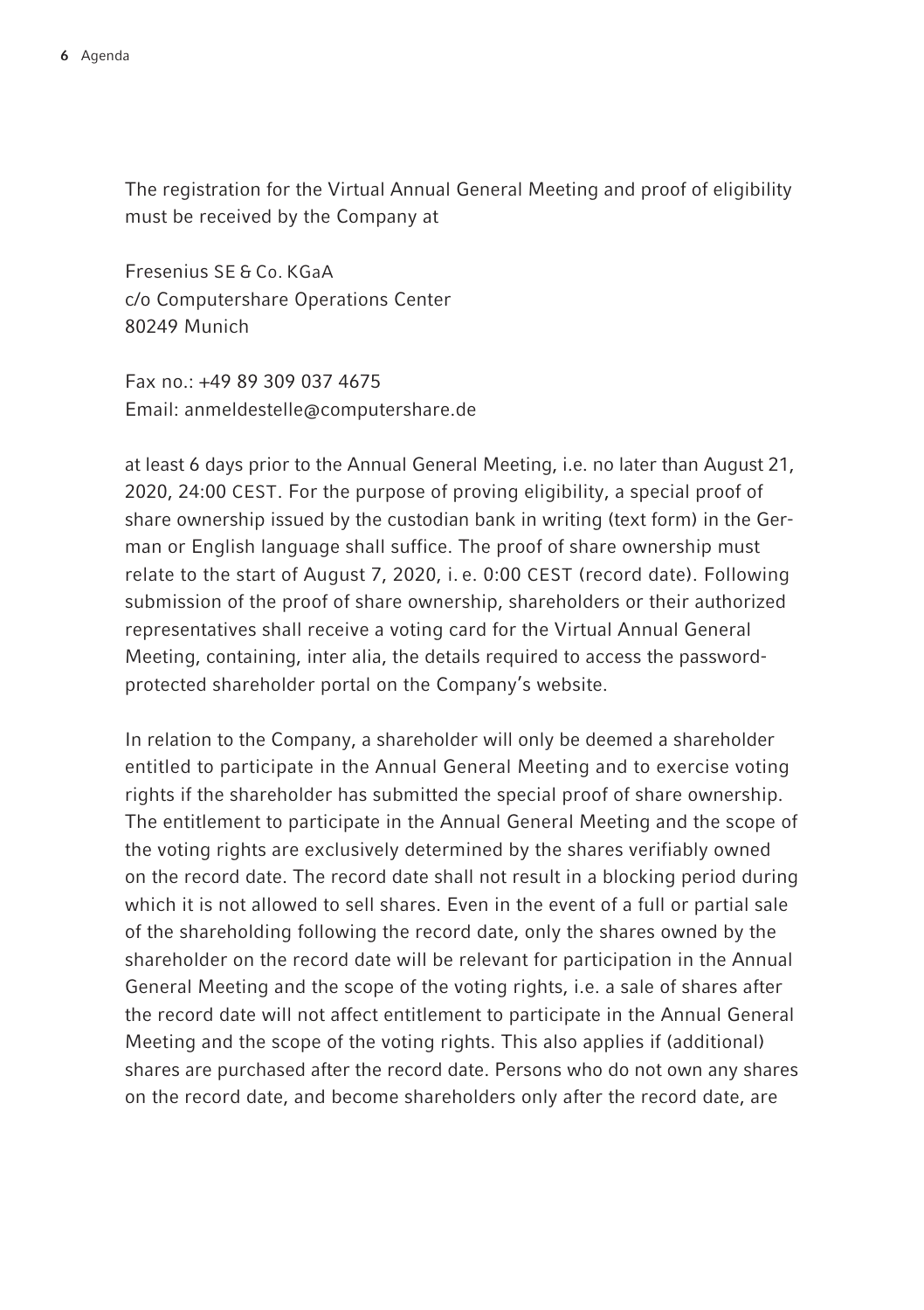not entitled to participate in the Annual General Meeting and to exercise voting rights. The record date does not constitute a date of relevance to the entitlement to dividends.

Each share grants one vote in the Virtual Annual General Meeting.

# Virtual Annual General Meeting without the Physical Presence of the Shareholders or their Authorized Representatives

On grounds of the spread of the SARS-CoV-2 virus (COVID-19 pandemic), in agreement with the Supervisory Board of Fresenius SE & Co. KGaA, the General Partner, Fresenius Management SE, has decided that this year's Annual General Meeting will be held as a Virtual Annual General Meeting without the physical presence of shareholders or their authorized representatives. The legal basis for this decision is Article 2 sec. 1 para. 2 sent. 1, para. 6, para. 8 sent. 1 of the German Act to Mitigate the Consequences of the COVID-19 Pandemic under Civil, Insolvency and Criminal Procedure Law (COVID-19 Act). To this end,

- 1. the entire Annual General Meeting will be broadcast by means of audio and video transmission via the shareholder portal (please refer to the section "Transmission of the Annual General Meeting"),
- 2. provision will be made for shareholders to exercise their voting rights by means of electronic communication (postal ballot) and to grant a power of attorney. This will not affect the option of granting powers of attorney via other channels, such as by post or fax (please also refer to the sections "Voting Procedure – Voting by Electronic Postal Ballot" and "Voting Procedure – Voting by Proxy"),
- 3. the shareholders will be given the opportunity to ask questions by means of electronic communication (please refer to the section "Shareholder Rights – Right of Shareholders to Ask Questions"), and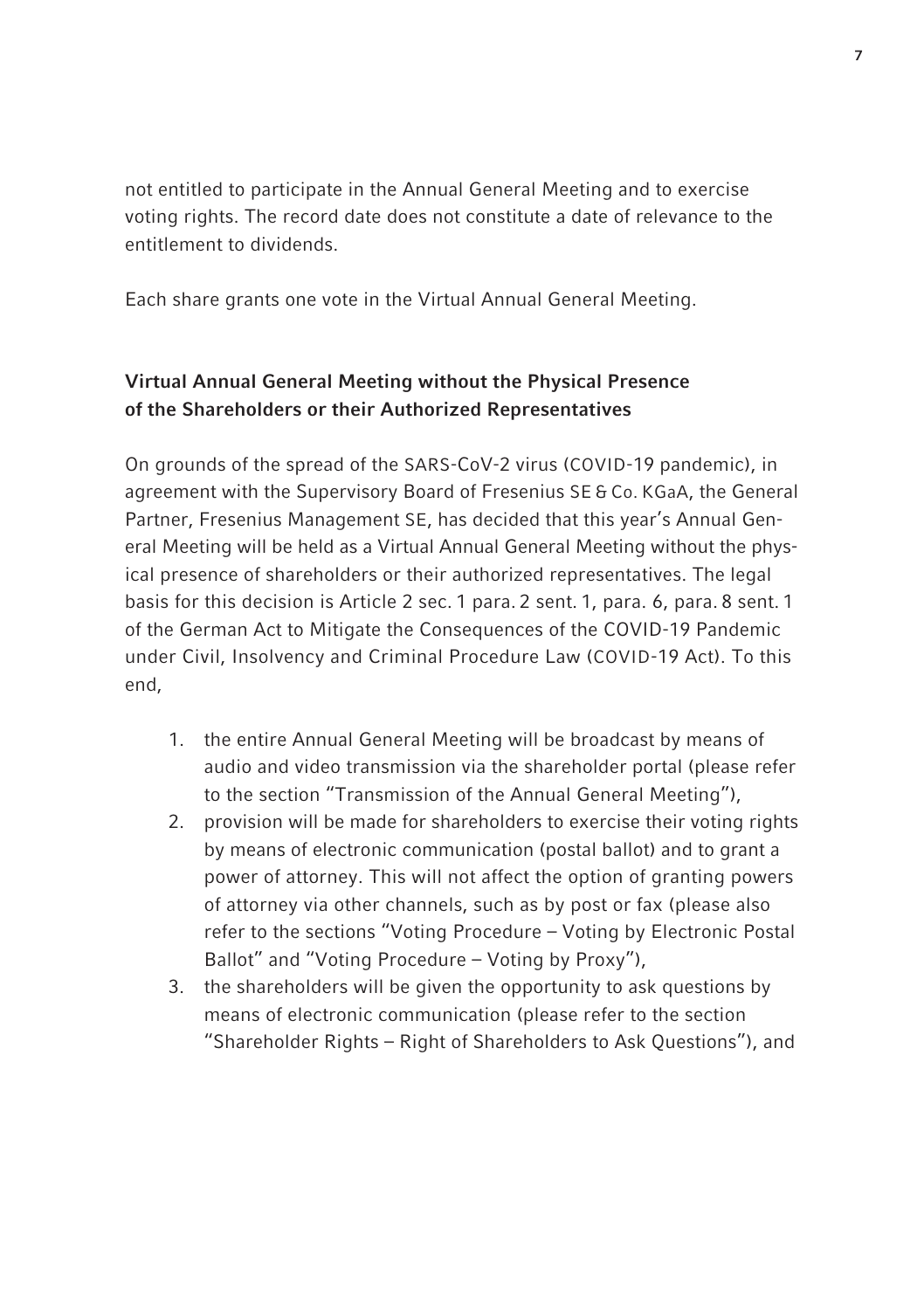4. shareholders who have exercised their voting right in accordance with no. 2 above shall be afforded the possibility of objecting to a resolution adopted by the Annual General Meeting by way of derogation from section 245 no. 1 of the Stock Corporation Act (AktG), the need to be physically present at the Annual General Meeting thus being waived.

Shareholders who have duly registered and provided the Company with proof of share ownership will be able to access the password-protected shareholder portal at

# https://www.fresenius.com/annual-general-meeting

on the day of and for the complete duration of the Annual General Meeting. In this portal, they will also be able to exercise their voting rights on the day of the Annual General Meeting until the start of voting via electronic communication (by electronic postal ballot) and to issue powers of attorney and instructions for exercising voting rights to the proxies appointed by the Company. In addition, from the beginning to the end of the Annual General Meeting, they will be able to lodge objections to any resolutions passed by the Annual General Meeting. Shareholders can find the necessary login credentials for the shareholder portal on the voting card that will be sent by post.

With regard to exercising the right to ask questions, in agreement with the Supervisory Board of Fresenius SE & Co. KGaA, the General Partner, Fresenius Management SE, has decided that questions must be submitted by electronic communication at least two days prior to the Annual General Meeting. Further details on exercising the right to ask questions can be found in the section "Shareholders' Rights – Right of Shareholders to Ask Questions."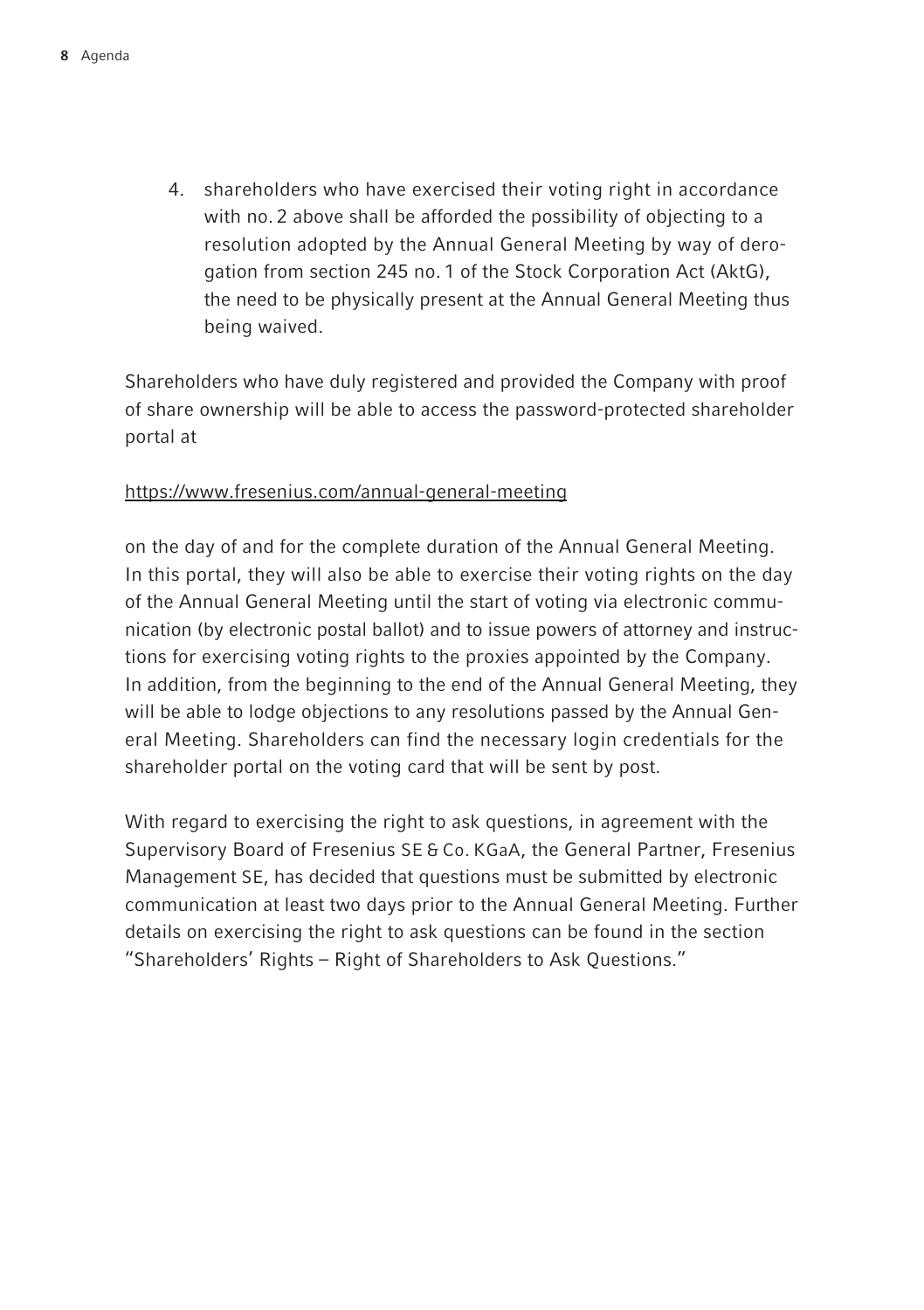## Voting Procedure

## Voting by Electronic Postal Ballot

Shareholders will be able to exercise their voting rights without participating in the Virtual Annual General Meeting (electronic postal ballot). Even where an electronic postal ballot is cast, shareholders are required to register in a timely manner and submit proof of share ownership in accordance with the aforesaid.

For the submission of votes by electronic postal ballot or the revocation or amendment thereof, the Company has established the password-protected shareholder portal that can be accessed at

## https://www.fresenius.com/annual-general-meeting

on the day of the Virtual Annual General Meeting until the commencement of voting. Shareholders can find the necessary login credentials for the shareholder portal and other explanations on the voting card that will be sent by post.

### Voting by Authorized Representatives

Shareholders are also entitled to exercise their voting rights through an authorized representative, in particular through the proxies nominated by the Company, but also, for example, through an intermediary, an association of shareholders, a proxy voting adviser, or another third party (who must, however, make use of the proxies nominated by the Company or the electronic postal ballot relevant for this year's Virtual Annual General Meeting). In the case of voting by proxy, shareholders are required to register in a timely manner and submit proof of share ownership in accordance with the aforesaid.

Pursuant to sec. 134 para. 3 in conjunction with sec. 278 para. 3 of the German Stock Corporation Act, the power of attorney must be granted and revoked, and the authorization evidenced, to the Company in writing (text form) (sec. 126b of the German Civil Code (Bürgerliches Gesetzbuch)). The Company has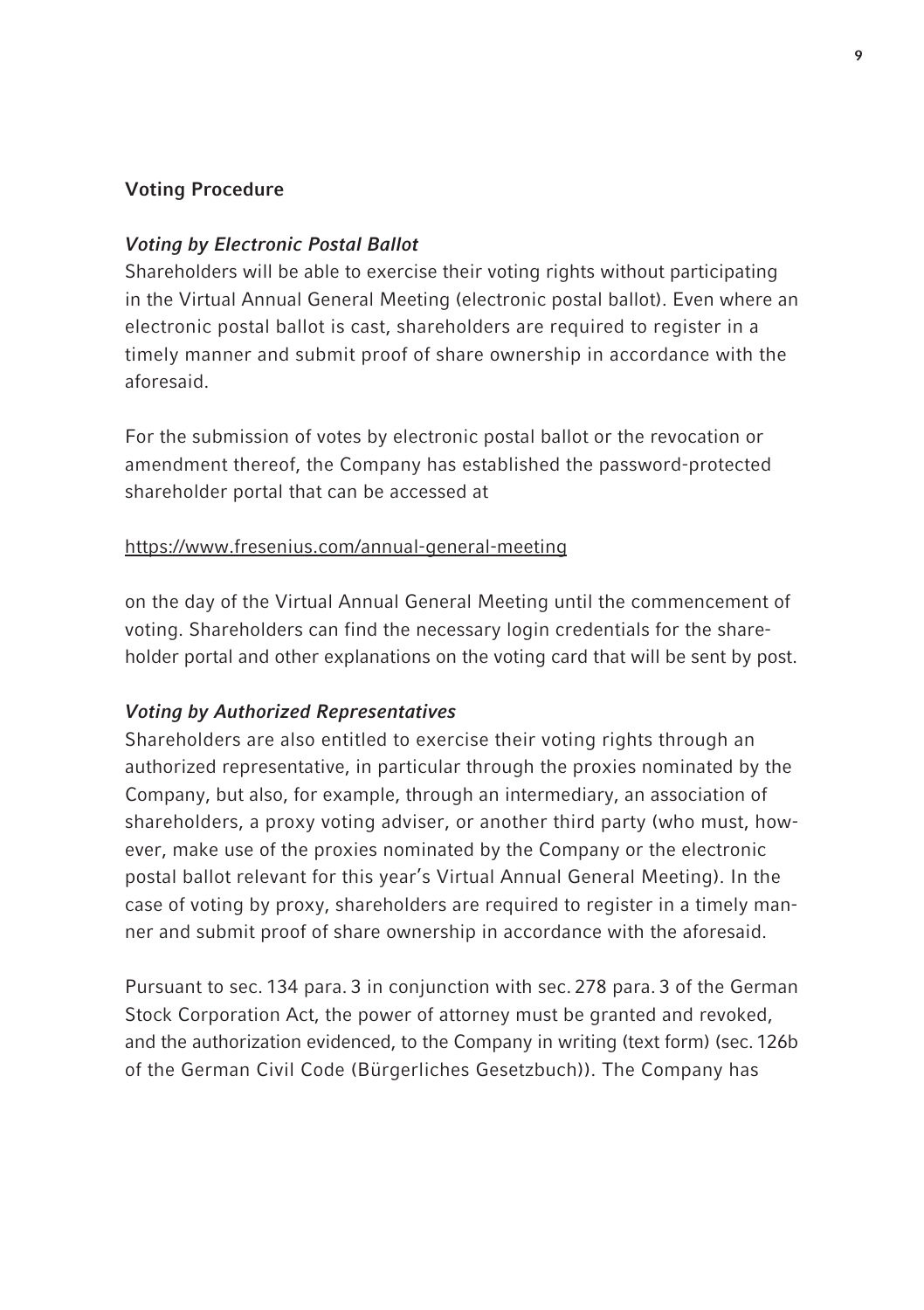established a password-protected shareholder portal for granting and revoking proxies that can be accessed under

#### https://www.fresenius.com/annual-general-meeting

both on the day of and for the Virtual Annual General Meeting and until the start of voting. Shareholders can find the necessary login credentials for the shareholder portal and other explanations on the voting card that will be sent by post.

In addition, the power of attorney and its revocation may be submitted in writing to the Company at the following postal address, fax number or email address

Fresenius SE & Co. KGaA Investor Relations & Sustainability c/o Computershare Operations Center 80249 Munich Fax No. + 49 89 309 037 4675 Email: FreseniusSE-HV2020@computershare.de

or be declared in writing to the authorized representative. If the power of attorney is granted to the authorized representative, proof of authorization must be provided to the Company in text form. This can be sent to the Company at the above address (or by fax or email). In order to facilitate voting by proxy, shareholders will receive a proxy form together with the voting card for the Virtual General Meeting for the purpose of granting authorization.

For organizational reasons, when submitting the power of attorney or the proof of authorization to the Company in advance at the postal address, fax number or email address stated above, we request that this be done by 6 p. m. CEST on Thursday, August 27, 2020.

If the power of attorney is granted to an intermediary, an association of shareholders, a proxy voting adviser, or an individual treated as equivalent to the aforesaid pursuant to sec. 135 para. 8 of the German Stock Corporation Act in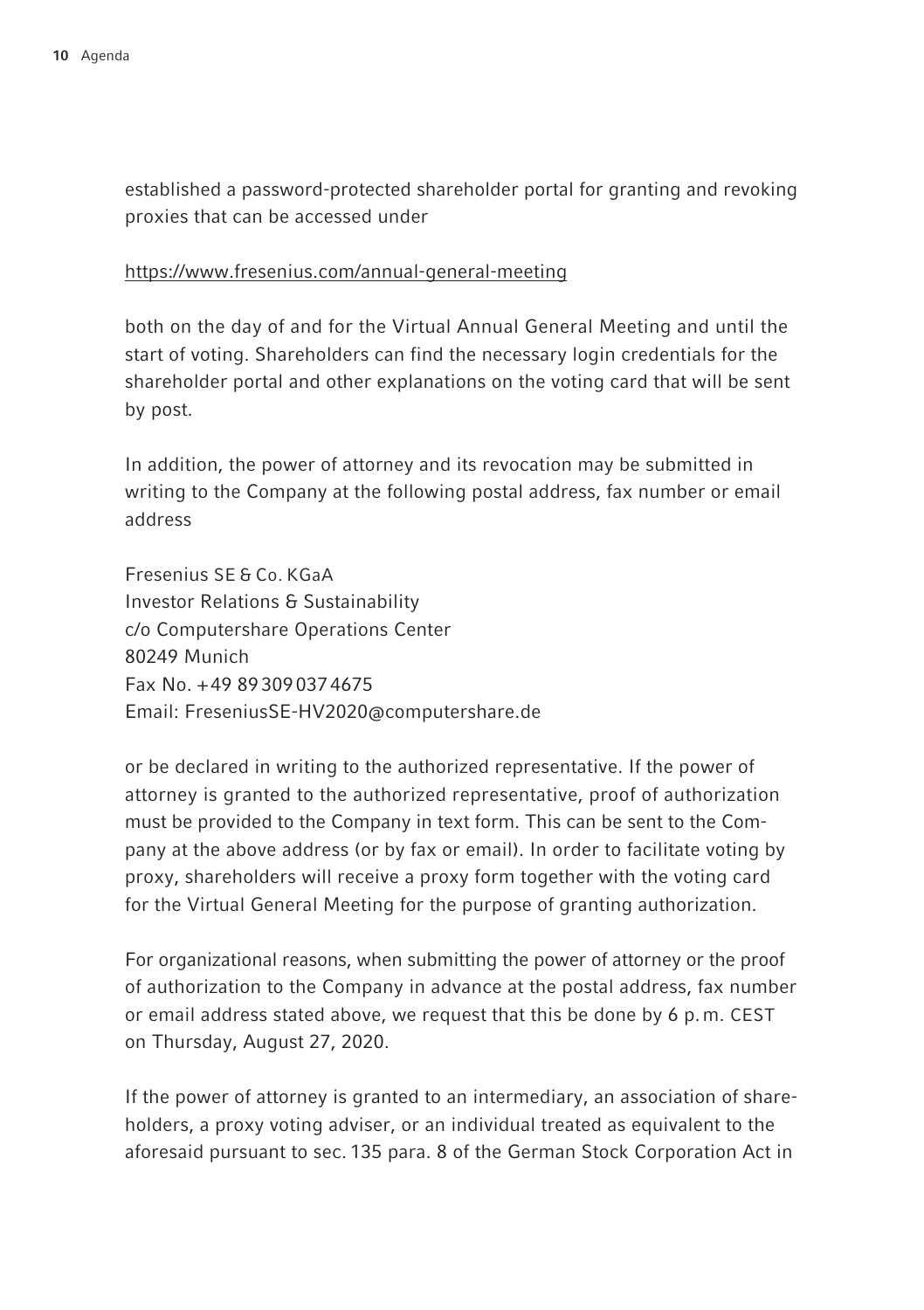conjunction with sec. 278 para. 3 of the German Stock Corporation Act, in general, particularities are to be considered which are to be requested from the respective authorized proxy. Pursuant to sec. 135 para. 1 sent. 2 of the German Stock Corporation Act, the power of attorney must be kept by the proxy in a verifiable form. Such power of attorney must be complete and may only contain declarations associated with the exercise of voting rights. Shareholders wishing to issue a proxy authorization to an intermediary, an association of shareholders, a proxy voting adviser, or an individual treated as equivalent to the aforesaid are requested to reach agreement with the same on the form of the power of attorney.

# Voting by Company Proxies

Furthermore, in advance of, or during the course of, the Virtual Annual General Meeting (until the commencement of voting), the Company offers its shareholders the possibility of authorizing Company-nominated employees, who are bound by instructions given to them (weisungsgebundene Stimmrechtsvertreter), as proxies for the exercise of voting rights. Those shareholders who wish to grant power of attorney to the proxies nominated by the Company also have to register for the Annual General Meeting and prove their eligibility as aforesaid.

The power of attorney and the instructions to the proxies nominated by the Company are also to be made in writing (text form); the same shall apply to the revocation thereof or amendment thereto.

The Company has established a password-protected shareholder portal for granting powers of attorney and instructions to the proxies appointed by the Company or for revoking or amending such powers of attorney, which can be accessed under

# https://www.fresenius.com/annual-general-meeting

both on the day of the Virtual Annual General Meeting and until the commencement of voting. Shareholders can find the necessary login credentials for the shareholder portal and other explanations on the voting card that will be sent by post.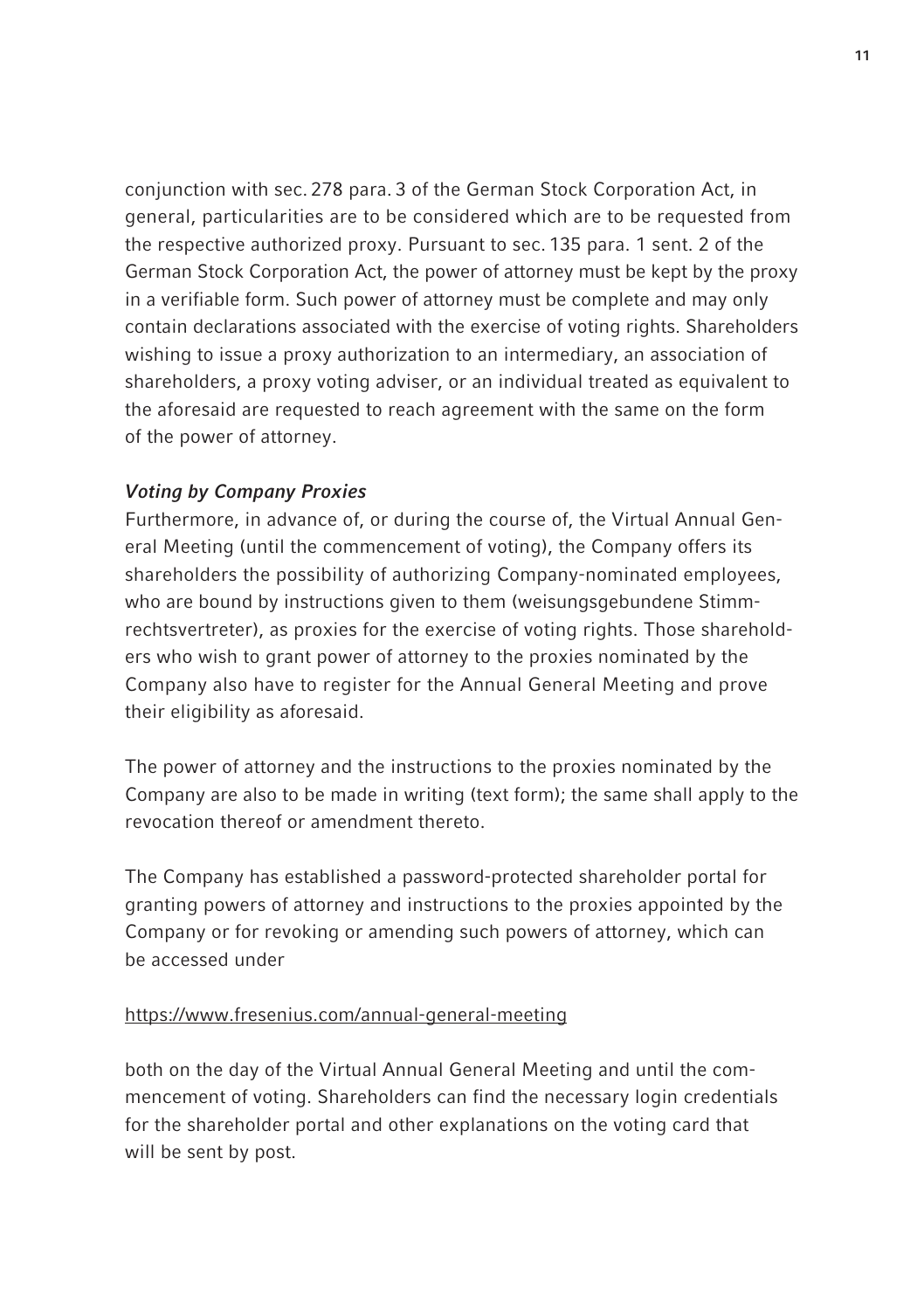In addition, shareholders may also use the proxy form that they receive together with the voting card for the Virtual Annual General Meeting to grant powers of attorney and instructions to the Company's proxies. The completed form may also be submitted to the Company prior to the Annual General Meeting at the following address:

Fresenius SE & Co. KGaA Investor Relations & Sustainability c/o Computershare Operations Center 80249 Munich Fax No. +49 89 309 037 4675 Email: FreseniusSE-HV2020@computershare.de

In this case, for organizational reasons, the form must be received by the Company by 6 p. m. CEST on Thursday, August 27, 2020, at the postal address, fax number or email address stated above.

The Company proxies are to vote in accordance with the instructions issued by the shareholders. If no instructions are issued, the power of attorney shall be invalid. Please note that the proxies are unable to accept any authority or instructions for exercising the right to speak and to ask questions, to submit motions or to file objections against shareholders' resolutions adopted at the Annual General Meeting.

# Transmission of the Annual General Meeting

The entire Annual General Meeting will be broadcast by means of audio and video transmission to the duly registered shareholders and their proxies via the password-protected shareholder portal at the internet address

### https://www.fresenius.com/annual-general-meeting

Shareholders can find the necessary login credentials for the shareholder portal on the voting card that will be sent by post.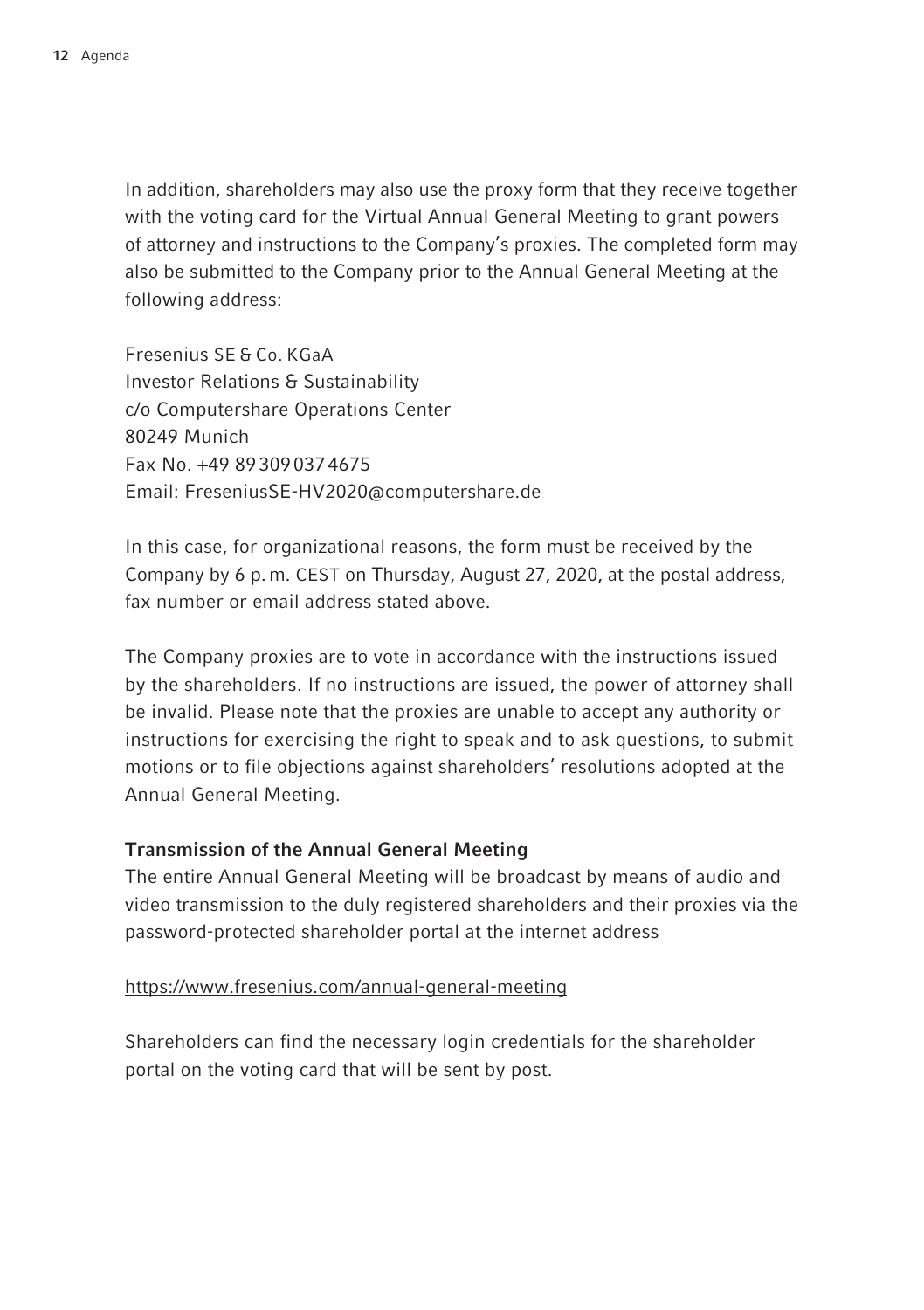It is intended to broadcast the speech of the Chairman of the General Partner by means of audio and video transmission on the Internet (also outside the password-protected shareholder portal).

Physical participation of shareholders or their proxies (with the exception of the proxies appointed by the Company) on the premises of the Company shall be excluded.

## Shareholder Rights

Motions by Shareholders to Amend the Agenda pursuant to Sec. 122 para. 2 in Conjunction with Sec. 278 para. 3 of the German Stock Corporation Act Shareholders whose aggregate shareholding equals or exceeds 5% of the share capital or a pro-rata amount of Euro 500,000 may request that items be included in the agenda and published. In this case, shareholders must prove that they held the shares at least 90 days before the day of receipt of the request and that they will hold the shares until the decision of the Management Board on the application. Any such request must be made in writing to

Fresenius SE & Co. KGaA Management Board of the General Partner Fresenius Management SE Attn. of the Chairman Else-Kröner-Straße 1 61352 Bad Homburg v. d. H.

The request must be received by the Company at the above address at least 30 days prior to the Annual General Meeting, i.e. the request must be received by July 28, 2020, 24:00 CEST. Each new item must be substantiated or accompanied by a proposal for resolution.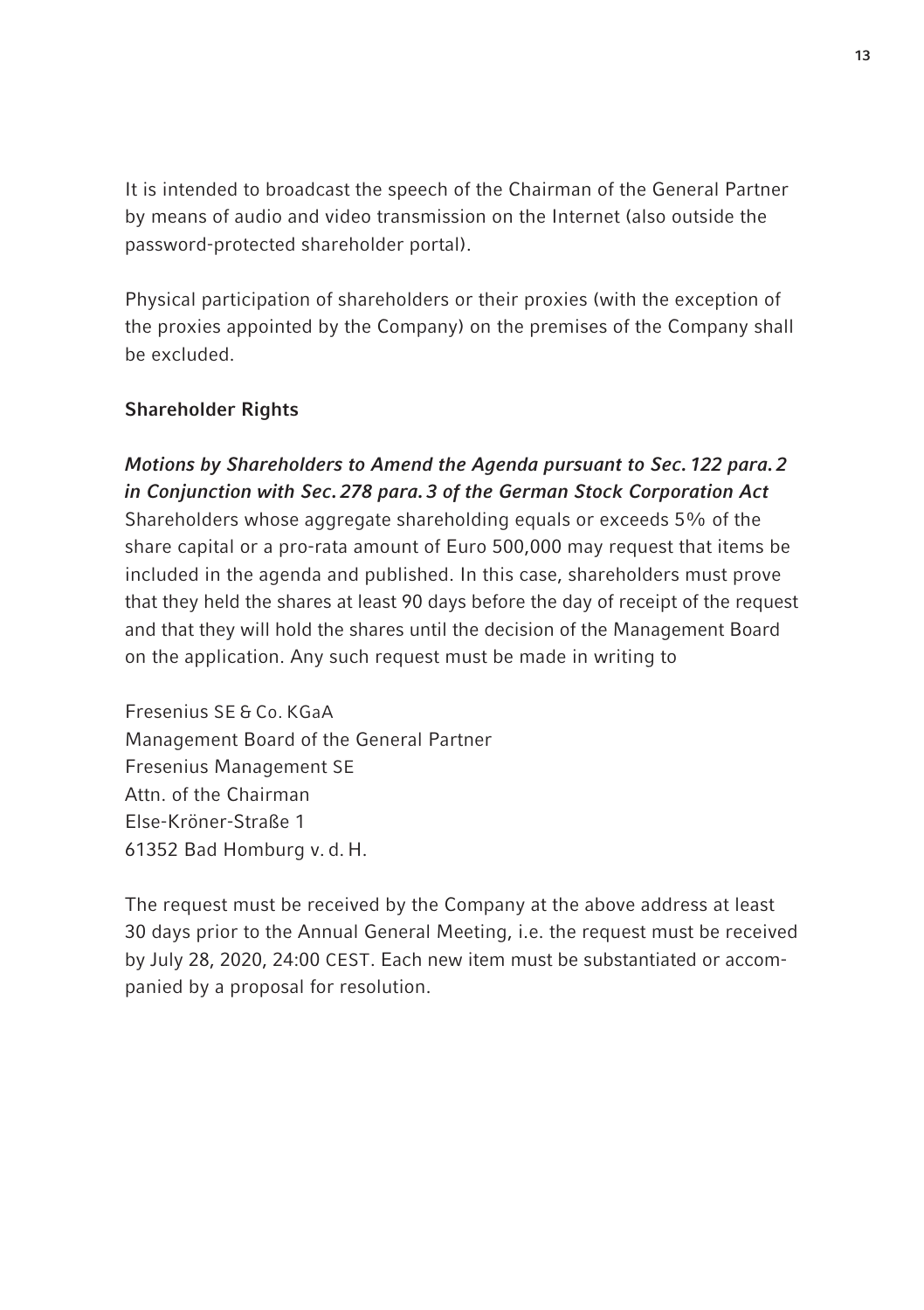# Motions and Election Proposals by Shareholders pursuant to Secs. 126 para. 1 and 127 of the German Stock Corporation Act in Conjunction with Sec. 278 para. 3 of the German Stock Corporation Act

The legal concept of the COVID-19 Act excludes the rights of shareholders to submit motions and election proposals regarding items on the agenda as well as the rules of procedure. Nevertheless, the Company will provide shareholders with the opportunity to submit countermotions and election proposals prior to the Annual General Meeting in accordance with sections 126 and 127 of the German Stock Corporation Act (AktG), as set out below:

The Company will publish corresponding countermotions and election proposals, including the name of the shareholder, the reasons, which are, however, not required for election proposals, and any statements of position of the Management at

# https://www.fresenius.com/annual-general-meeting

provided that they are received by the Company at the address fax number or email address:

Fresenius SE & Co. KGaA Investor Relations & Sustainability Else-Kröner-Straße 1 61352 Bad Homburg v. d. H. Fax no.: + 49 6172 / 608 2488 Email: ir-fre@fresenius.com

at least 14 days prior to the Annual General Meeting, i. e. no later than August 13, 2020, 24:00 CEST, and that the other prerequisites under section 126 AktG or section 127 AktG are met.

Countermotions and election proposals that have been received by the Company at the above address in due time and which are to be made accessible will be considered as having been submitted at the Annual General Meeting, provided that they were sent by shareholders who have registered and provided proof of share ownership in due time in accordance with the above provisions.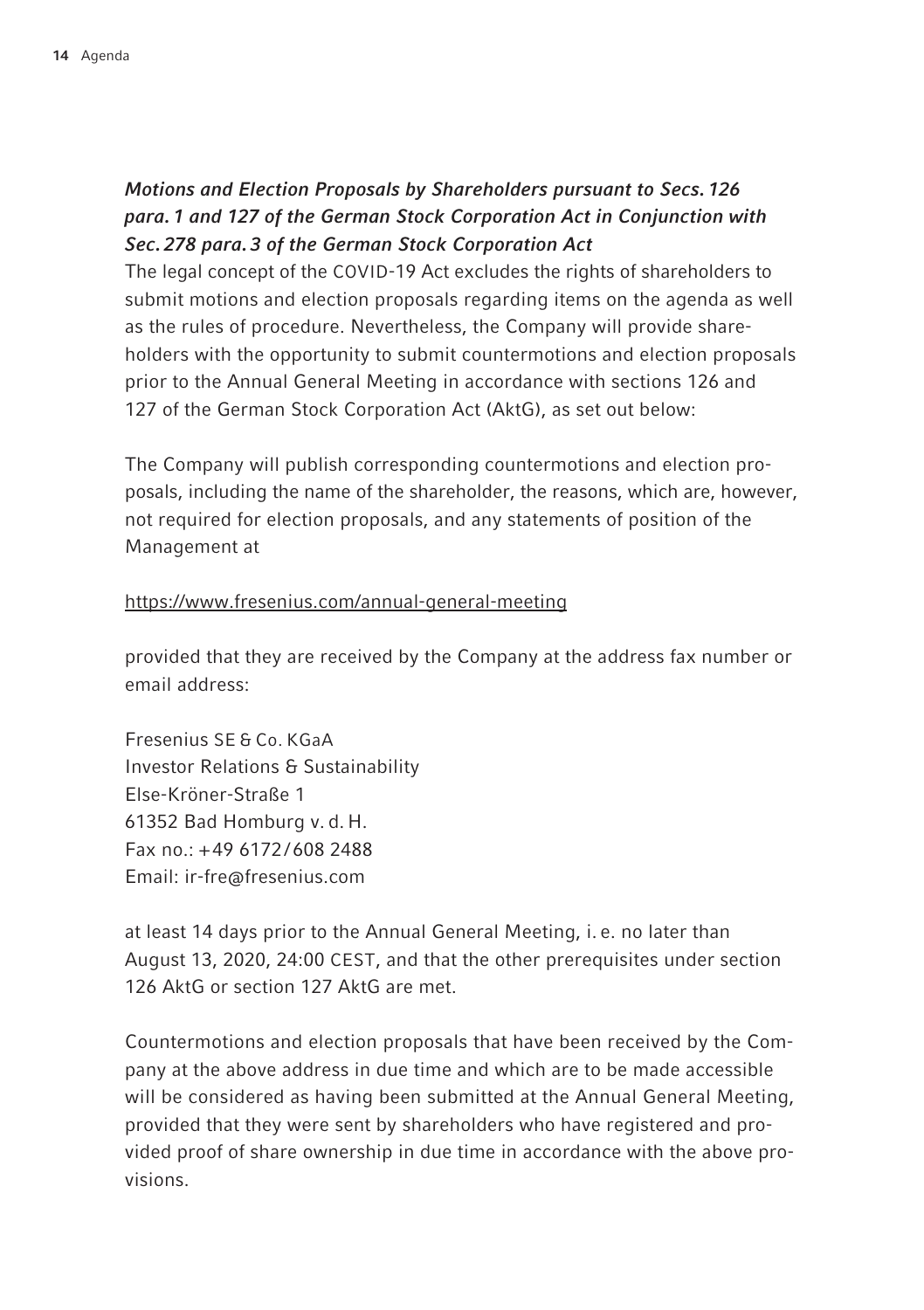## Right of Shareholders to Ask Questions

Subject to correct registration for this year's Virtual Annual General Meeting, shareholders will be given the opportunity to ask questions via electronic communication (Art. 2 sec. 1 para. 2 sentence 1 no. 3, para. 8 sentence 1 of the COVID-19 Act).

In agreement with the Supervisory Board of Fresenius SE & Co. KGaA, the General Partner, Fresenius Management SE, has decided that questions must be submitted via electronic communication no later than two days before the Annual General Meeting (Art. 2 sec. 1 para. 2 sentence 2 half-sentence 2, para. 8 sentence 1 of the COVID-19 Act, please refer to the section "Virtual Annual General Meeting without the Physical Presence of the Shareholders or their Authorized Representatives"). This means that questions must be received no later than August 25, 2020, 24:00 CEST, using the password-protected shareholder portal located at

# https://www.fresenius.com/annual-general-meeting

Shareholders can find the necessary login credentials for the shareholder portal on the voting card that will be sent by post. In your own interest, please contact your depositary bank as early as possible to ensure early registration and timely receipt of the voting card.

The General Partner shall decide at its own discretion which questions it will answer and how to answer them (Art. 2 sec. 1 para. 2 sentence 2 half-sentence 1, para. 8 sentence 1 of the COVID-19 Act).

# Annual General Meeting Documents

From the day of publication of this invitation onward, the following documents will be available on the website of the Company (at www.fresenius.com in the section Investors/Annual General Meeting):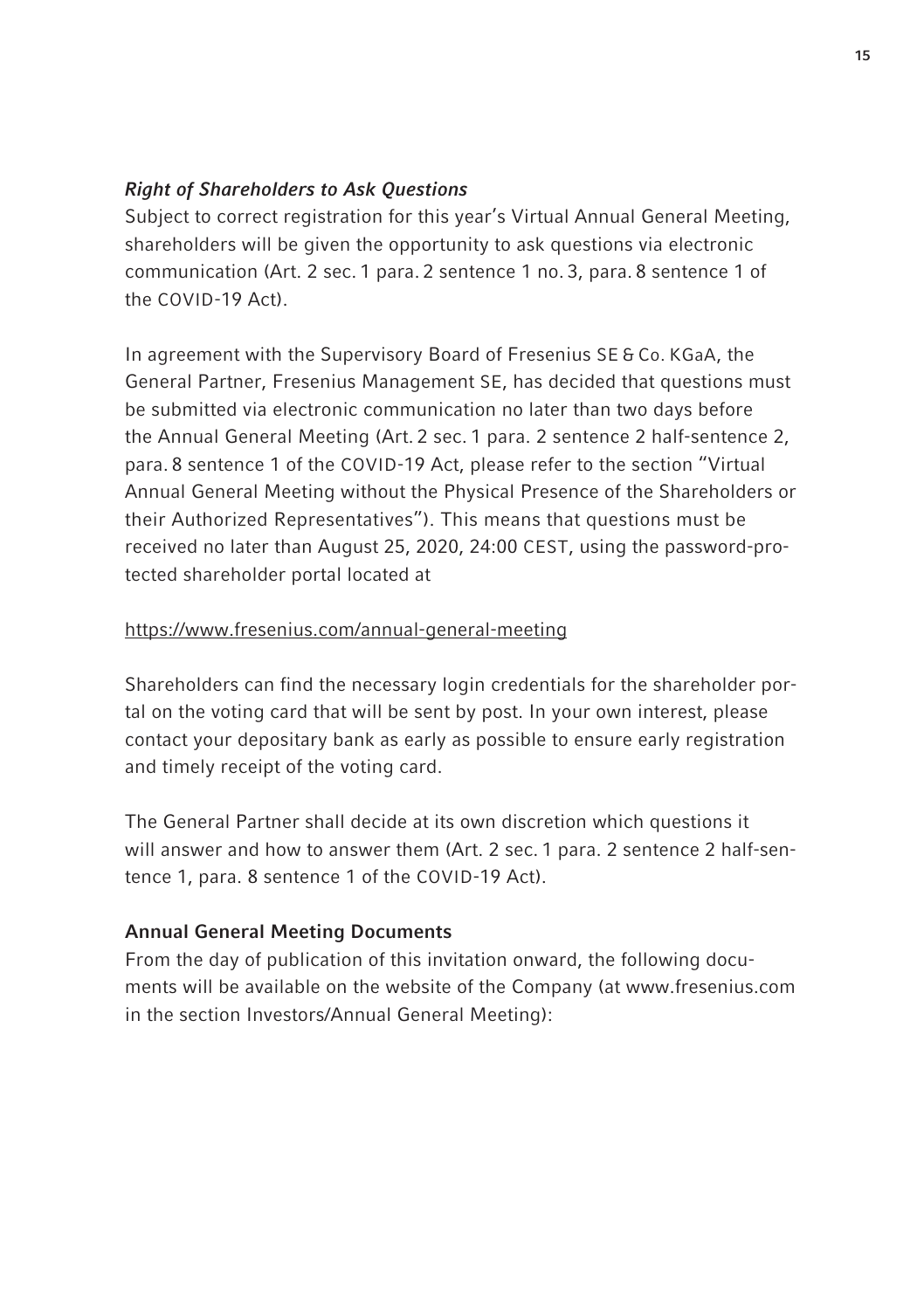- Financial statements of Fresenius SE & Co. KGaA for the year ended December 31, 2019, approved by the Supervisory Board
- Management Report of Fresenius SE & Co. KGaA for the fiscal year 2019
- Consolidated financial statements of Fresenius SE & Co. KGaA in accordance with IFRS for the year ended December 31, 2019, approved by the Supervisory Board
- Consolidated Management Report of Fresenius SE & Co. KGaA in accordance with IFRS for the fiscal year 2019
- Annual Report 2019 of the Fresenius Group pursuant to IFRS, including, inter alia, the report of the Supervisory Board, the corporate governance declaration and the compensation report for the fiscal year 2019
- Proposal of the General Partner and the Supervisory Board on the allocation of the distributable profit for the fiscal year 2019 ended December 31, 2019
- Explanatory report of the General Partner on the disclosures pursuant to secs. 289a para. 1, 315a para. 1 HGB in conjunction with article 83 sec. 1 sentence 2 EGHGB

## Publications on the Website

In addition, the further information pursuant to sec. 124a in conjunction with sec. 278 para. 3 of the German Stock Corporation Act regarding the Annual General Meeting (inter alia, proxy forms and forms for issuing instructions, motions by shareholders, if applicable) as well as further explanations concerning the rights of shareholders shall also be made available to shareholders on the Company's website at www.fresenius.com under Investor Relations/ Annual General Meeting.

Bad Homburg v. d. H., July 2020

Fresenius SE & Co. KGaA

The General Partner Fresenius Management SE The Management Board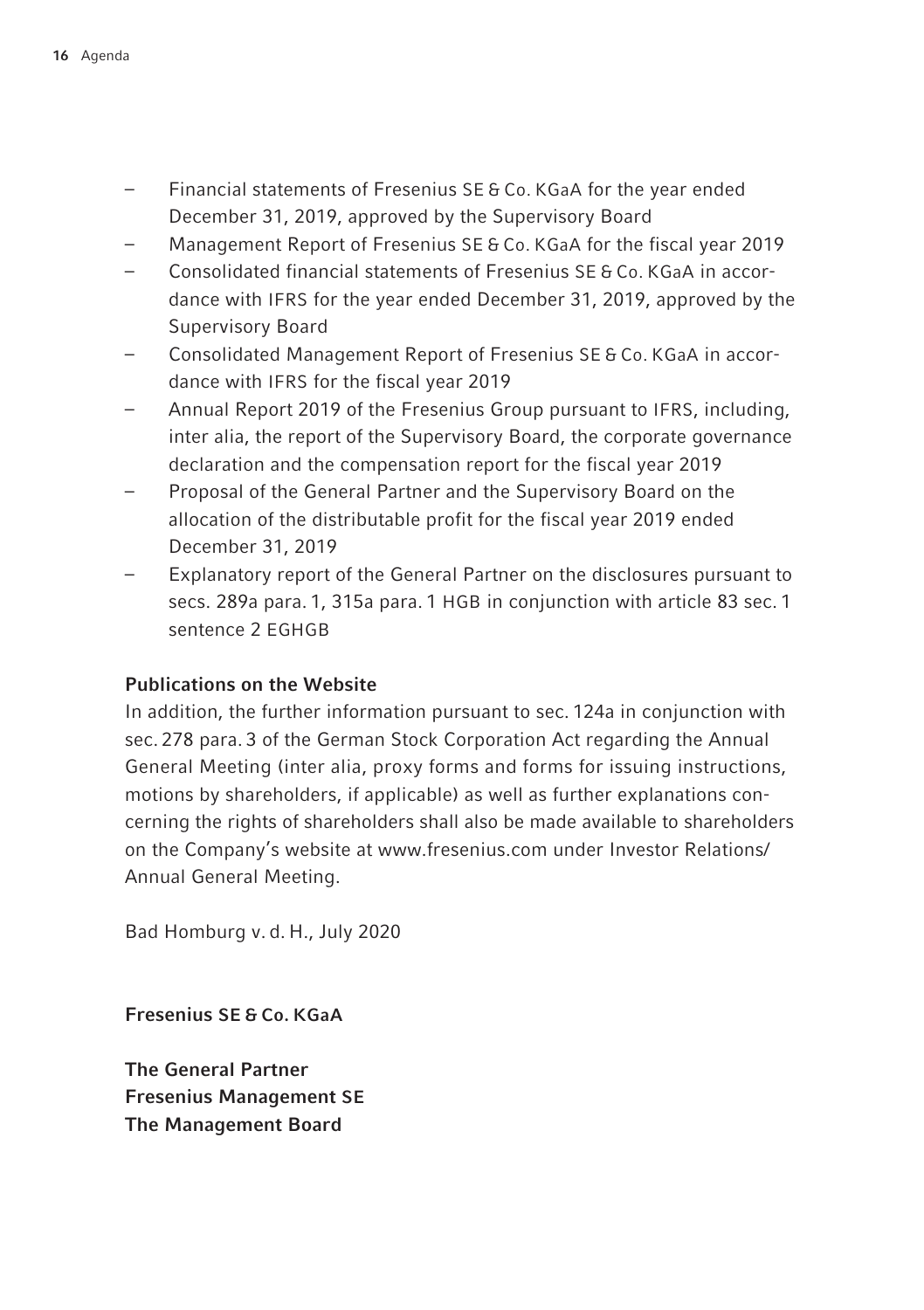# Privacy Notice

1. Controller, categories of processed data and purposes of data processing Fresenius SE & Co. KGaA, Else-Kröner-Straße 1, 61352 Bad Homburg v. d. Höhe, Germany (the "Company"), email: ir-fre@fresenius.com, processes personal data (in particular name, first name, address, email address, number of shares, type of ownership of shares, number of the access card, and voting, and, as the case may be, name, first name and address of a proxy authorized by the respective shareholder) as controller in accordance with applicable data protection laws to enable shareholders to exercise their rights in the context of the virtual General Meeting. If shareholders or proxies contact the Company, the Company also processes the personal data necessary to respond to any requests (for example the contact data provided by the shareholder or proxies, such as email address or telephone number). If applicable, the Company also processes personal data relating to questions, countermotions, election proposals and requests of shareholders or proxies in the context of the virtual General Meeting.

If shareholders or proxies make use of the opportunity to submit questions in advance of the virtual General Meeting via the shareholder portal and these questions will be answered, this will  $-$  in general  $-$  be done by stating their names, which may be taken notice of in the virtual General Meeting. In the course of submission of questions, the shareholders or proxies have the opportunity to object that their names are stated.

## 2. Legal basis for data processing

The legal basis for the processing are Art. 6 (1) sentence 1 lit. c) as well as Art. 6 (1) sentence 1 lit. f) of the General Data Protection Regulation ("GDPR").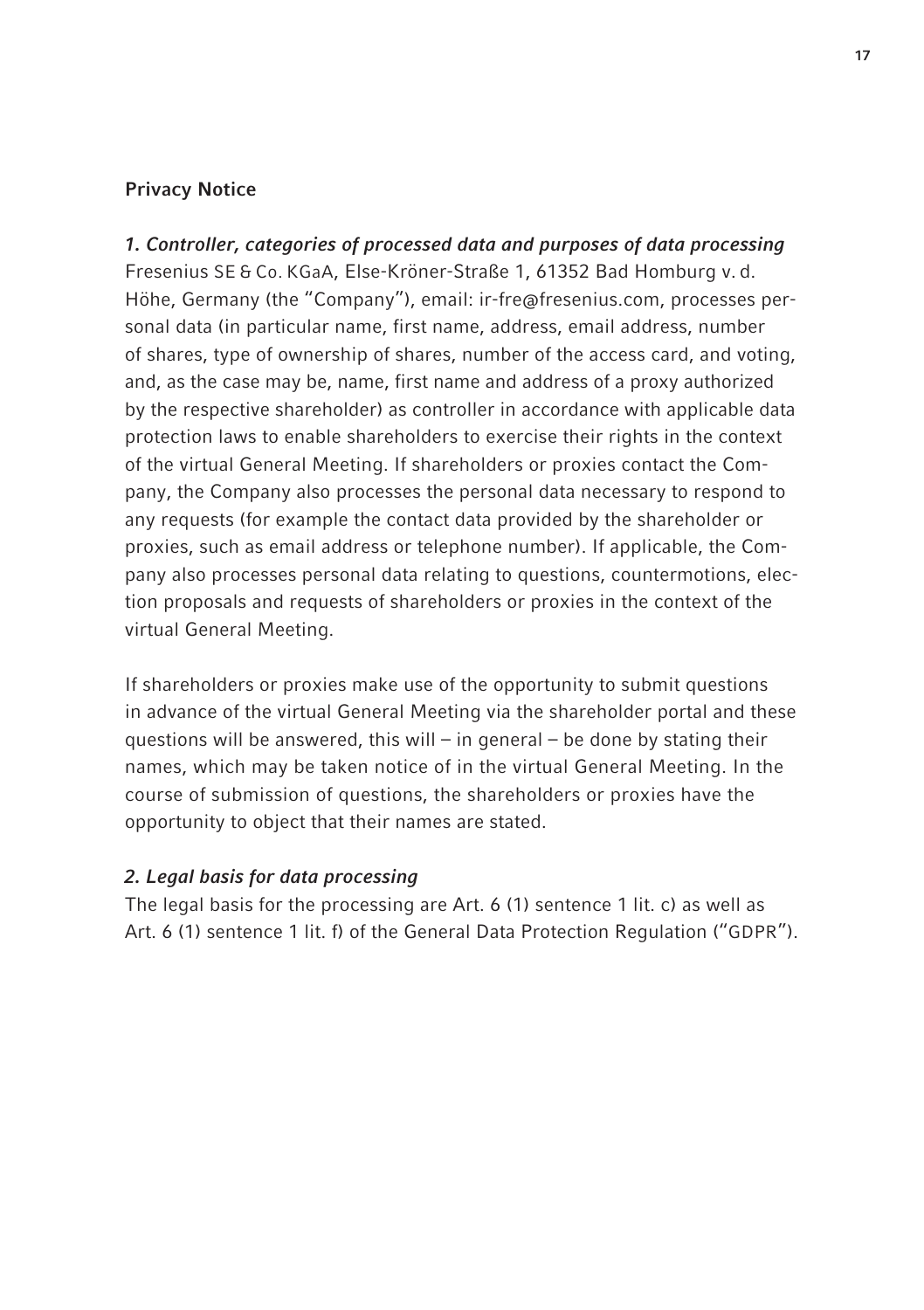# 3. Categories of recipients of personal data, data sources and retention period

The Company and, respectively, the service providers of the Company that are engaged in the context of the virtual General Meeting receive the personal data of the shareholders or proxies from the registration office, which receives the data either from the shareholders or proxies themselves or from the depositary banks of the shareholders. The service providers engaged by the Company receive only personal data from the Company that are required to provide the requested services, and process data only based on instructions by the Company. Additional personal data relating to questions, countermotions, election proposals and requests of shareholders or proxies may also be collected in the context of the virtual General Meeting. In addition, personal data will be made available to shareholders and proxies in connection with the Virtual Annual General Meeting within the framework of statutory provisions. The personal data will be stored by the Company in accordance with legal obligations and for the avoidance of potential liability risks and will be deleted afterwards.

# 4. Rights of data subjects and contact details of the data protection officer

In accordance with the statutory provisions, shareholders and proxies are at any time entitled as data subjects to exercise their rights of access, of rectification, of restriction, of objection and of erasure regarding the processing of their personal data and are also entitled to exercise their right to data portability in accordance with chapter III of the GDPR. Shareholders and proxies can assert these rights towards the Company free of charge via the contact details indicated above or directly vis-à-vis the data protection officer: Fresenius SE & Co. KGaA, Mr. Andreas Münch, Else-Kröner-Straße 1, 61352 Bad Homburg v. d. Höhe, Germany, email: datenschutzbeauftragter@fresenius.com. In addition, shareholders have the right to lodge a complaint with a supervisory authority pursuant to Art. 77 GDPR.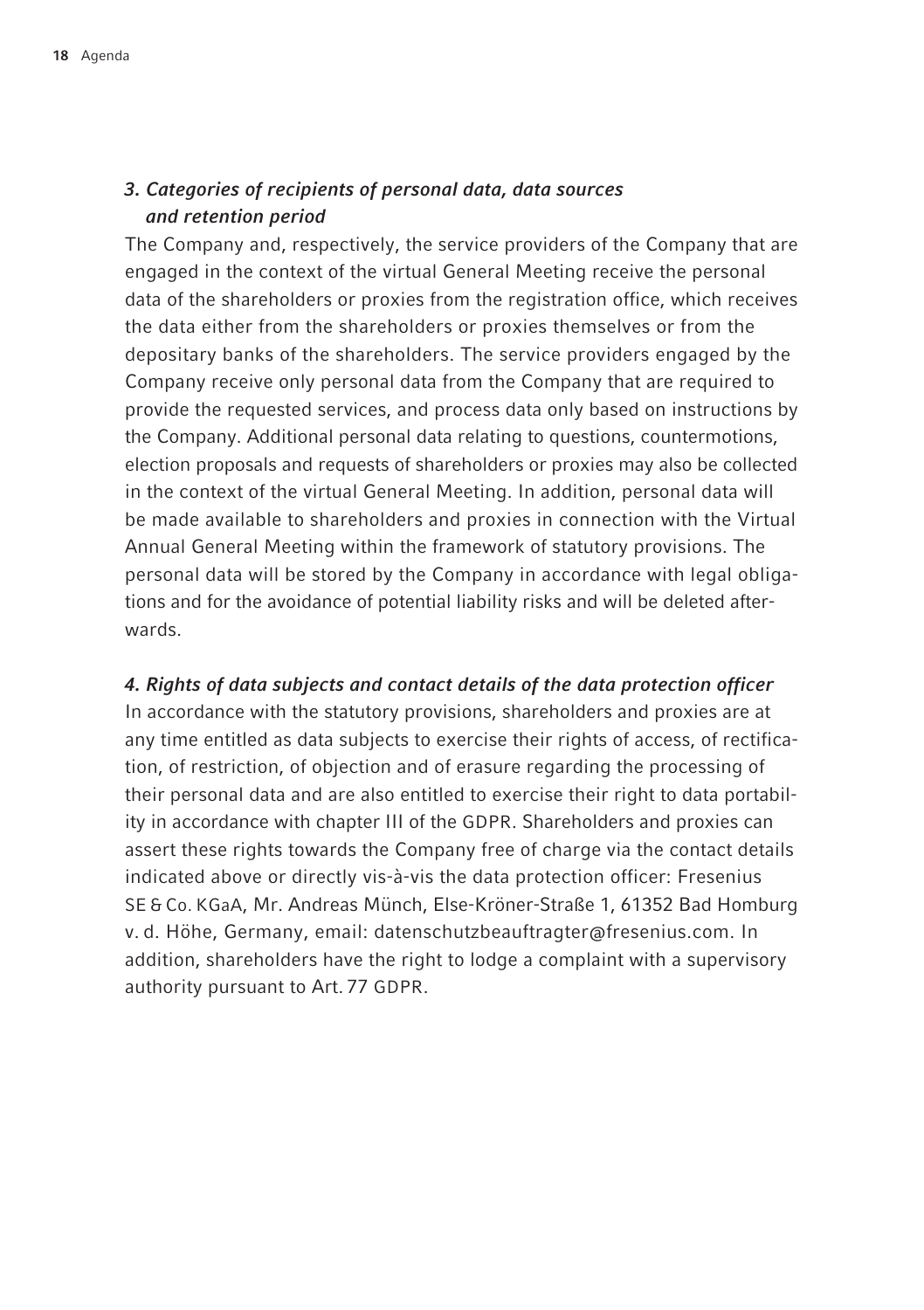Further information regarding the processing of personal data of shareholders or proxies in the course of the use of the shareholder portal are available on the shareholder portal.